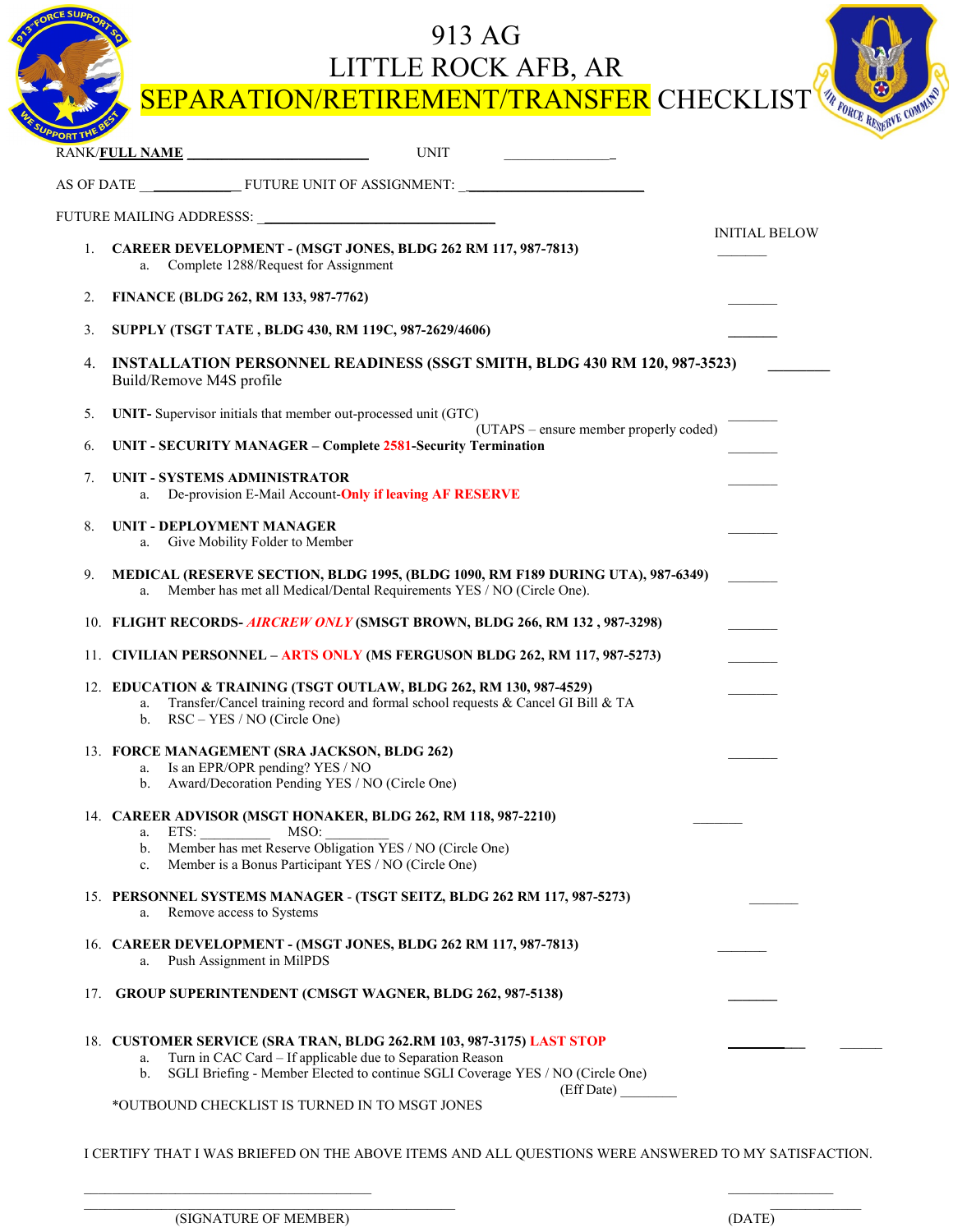## **913 AG EXIT QUESTIONNAIRE**

**Please complete this questionnaire and return it to your Unit, Group or Wing Career Advisor. This data is essential to the Air Force Reserve for analyzing retention and climate and a copy of this must be maintained in the Unit as well as the Wing files.** 

| 1. How many years' active duty and/or reserve time do you have?                                                                                                 |
|-----------------------------------------------------------------------------------------------------------------------------------------------------------------|
| 1-5 yrs 6-10 yrs 11-15 yrs 16-20 yrs 20 yrs or more                                                                                                             |
| 2. How many years Satisfactory Service (SATSVC) time do you have?<br>1-5 yrs 6-10 yrs 11-15 yrs 16-20 yrs 20 yrs or more                                        |
| 3. How long have you been assigned to this organization?<br>1 yr or less_______ 1-5 yrs_______ 6-10 yrs______ 11-15 yrs______ 16-20 yrs______ 20 yrs or more___ |
| USE THE SCALE BELOW TO ANSWER THE FOLLOWING QUESTIONS<br>N/A 1 - Poor 2 - Fair 3 - Good 4 - Excellent 5 - Outstanding                                           |
| 4. How well were your participation requirements explained to you? 1 2 3 4 5 N/A                                                                                |
|                                                                                                                                                                 |
| 5. During your assignment, how well were your duties and responsibilities explained?                                                                            |
| $1 \t2 \t3 \t4 \t5 \t N/A$<br>Comments                                                                                                                          |
| 6. How would you rate the skills training you received during UTA weekends?                                                                                     |
| $1 \t2 \t3 \t4 \t5 \t N/A$                                                                                                                                      |
| 7. How would you rate the training you received during annual tour?<br>$2 \t3 \t4 \t5$                                                                          |
| N/A<br>$\mathbf{1}$                                                                                                                                             |
| 8. How well do you believe your military skills were used? 1 2 3 4 5<br>N/A                                                                                     |
|                                                                                                                                                                 |
| 9. How would you rate morale in your unit?<br>$1 \t2 \t3 \t4 \t5 \t N/A$                                                                                        |
|                                                                                                                                                                 |
| For questions 10-14 consider leadership qualities, training, mentoring, example setting, etc                                                                    |
| 10. How would you rate your immediate supervisor? 1 2 3 4 5 N/A                                                                                                 |
|                                                                                                                                                                 |
| 11. How would you rate your First Sergeant?<br>$1 \t2 \t3 \t4 \t5 \t N/A$                                                                                       |
|                                                                                                                                                                 |
| 12. How would you rate your Career Advisor?<br>$1 \t2 \t3 \t4 \t5 \t N/A$                                                                                       |
| Comments                                                                                                                                                        |